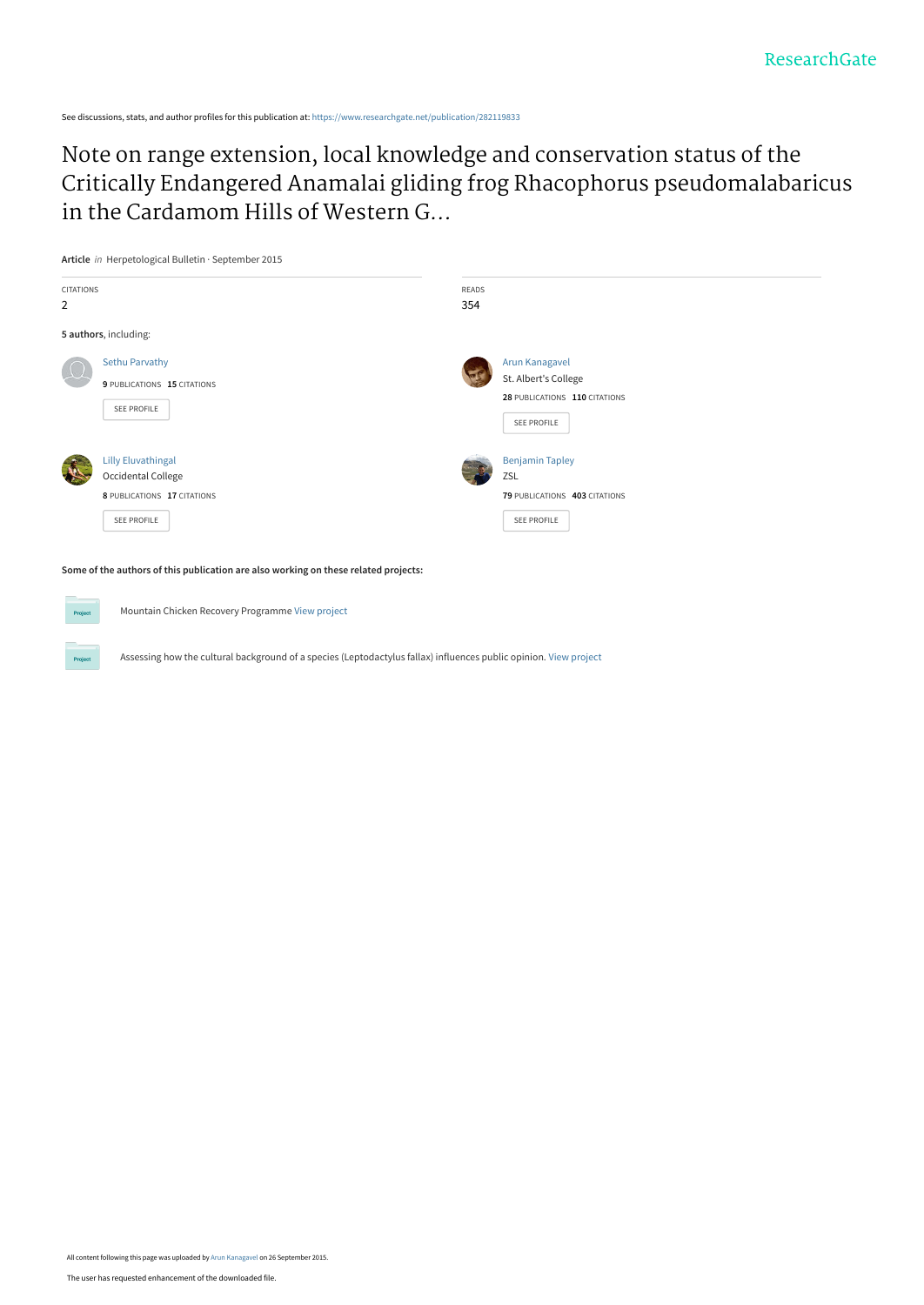# **Note on range extension, local knowledge and conservation status of the Critically Endangered Anamalai gliding frog**  *Rhacophorus pseudomalabaricus* **in the Cardamom Hills of Western Ghats, India**

MONICA HARPALANI1 , SETHU PARVATHY1 , ARUN KANAGAVEL1\*, LILLY MARGARET ELUVATHINGAL2 & BENJAMIN TAPLEY3

1 Conservation Research Group, St. Albert's College, Banerji Road, Kochi 682 018, India 2 Florida International University, Miami, Florida, 33199, USA <sup>3</sup> Zoological Society of London, Regent's Park, London, NW1 RRY, United Kingdom, Corresponding author email: arun.kanagavel@gmail.com

**Abstract** - *Rhacophorus pseudomalabaricus* is a Critically Endangered, range-restricted frog found in the southern Western Ghats of India. We report new distribution records outside the protected area network in the Cardamom Hills of Kerala State through direct sightings and local ecological knowledge. These records increase the distribution by 12 km to the south-east of its currently known range and increase the altitudinal range of the species to 1600 m asl. We present a preliminary call analysis of the species that is distinct from the call of its nearest congener *R. malabaricus*. Foam nests, tadpoles and metamorphs were sighted in agricultural land suggesting the importance of these landscapes for breeding. Breeding continues into the month of November extending the known length of its breeding season. Breeding occurred in highly disturbed areas and oviposition sites varied according to the vegetation around breeding sites and included the use of non-native plants. This suggests the need to exercise caution while conducting habitat restoration programs that involve a standard removal of non-native plants. The IUCN Red List status for this species could be revised from 'Critically Endangered' to 'Endangered' in light of our findings. Local ecological knowledge on amphibians could provide supplementary information on distinct species with local names and those that have short periods of activity, which may not be frequently encountered during field surveys. 

## **INTRODUCTION**

**T**he Anamalai gliding frog *Rhacophorus pseudomalabaricus* Vasudevan and Dutta, 2000, is a Critically Endangered species associated with tropical moist evergreen forests of the southern Western Ghats between altitudes of 955-1430 m asl (Biju et al., 2004a; Biju et al., 2013). It is currently known from six locations in the states of Tamil Nadu and Kerala, both within and outside the protected area network (Fig. 1; Table 1). It is the only amphibian from the Indian subcontinent to adorn a postage stamp (Department of Posts - Government of India, 2012).

We report two new localities for this species in the Cardamom Hills of Kerala in the southern Western Ghats, specifically at Munnar and Mankulam (Fig. 1; Table 1). While the species was physically sighted at two sites in Munnar, at Mankulam species occurrence was only confirmed by the local ecological knowledge of indigenous and nonindigenous communities. The geographical coordinates of the locations are not provided here to safeguard the locations from collection for research purposes that is currently rampant outside the protected area network in the Western Ghats.

# **FIELD OBSERVATIONS AND DISCUSSION**

*R. pseudomalabaricus* was sighted on multiple occasions at two sites in Munnar, a cardamom plantation and a tea

plantation. Individuals were sighted inside an active, shadegrown cardamom (*Elettaria cardamomum*) plantation, which had retained some of its primary vegetation in the form of mature trees, during the monsoon from 14th September to 10th November 2014 between 19:00-23:57 h (Munnar 1: Fig. 1; Table 1). A total of seven adult individuals (aggregation of three individuals on one occasion) were observed at the site around a concrete water tank  $(4.2 \times 5.8 \times 2.2 \text{ m})$  on different days. Foam nests, tadpoles and metamorphs were also observed (Figure 2a, b, d, e). The adults (identity



**Figure 1**. Distribution of *R. pseudomalabaricus* in the southern Western Ghats, India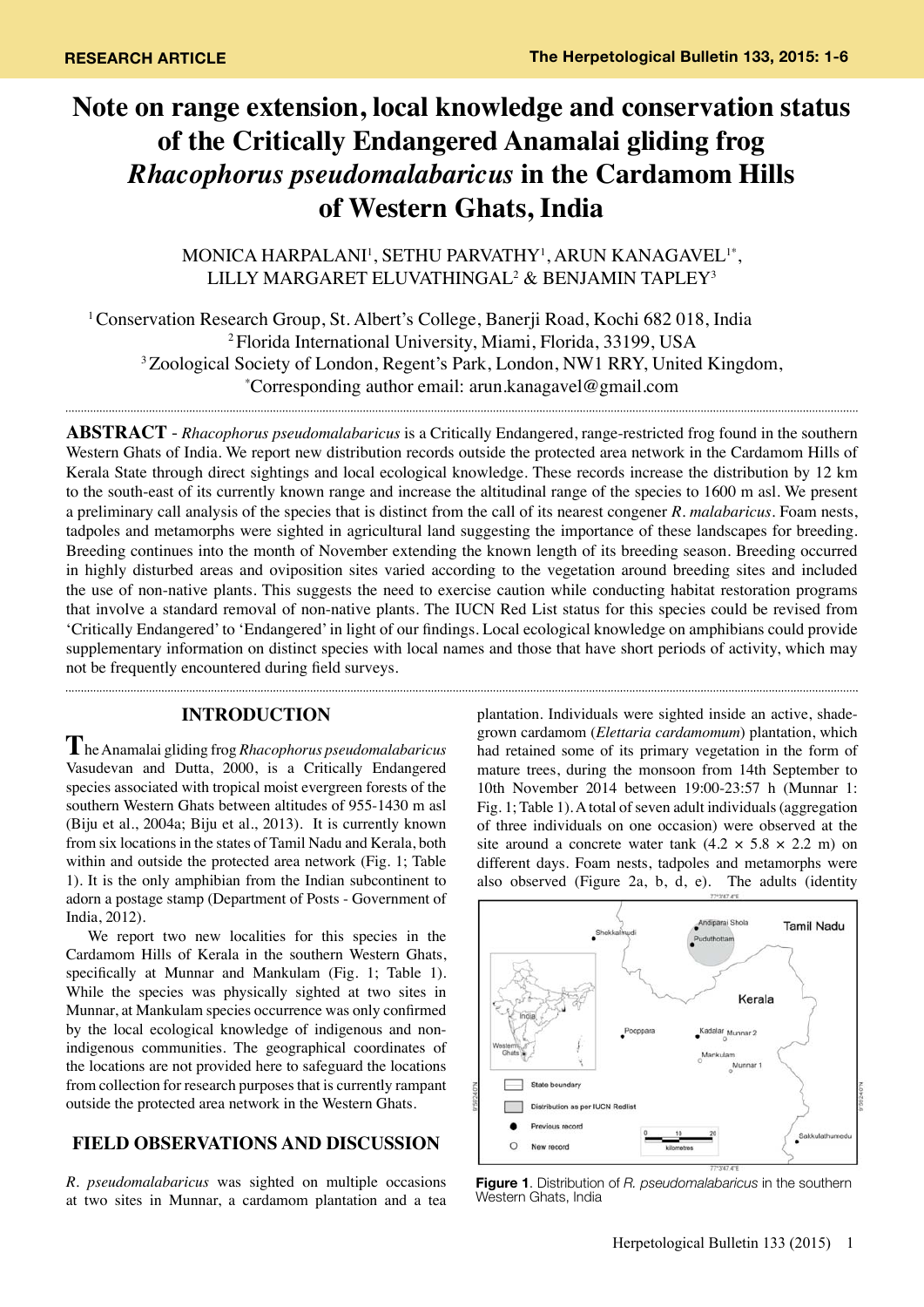

confirmed from green dorsum with light yellowish-orange webbing between fingers and toes, flanks with white mottling; see Vasudevan & Dutta, 2000; Gururaja, 2012), were found resting or calling on the edges of the tank and on cardamom leaves, while some were seen floating inside the tank. Male individuals had a single vocal sac and the advertisement calls consisted of a series of notes (trrr tik tik tik tik trrrr). The call of a single, vocalising male was recorded with a Nikon Coolpix AW100 camera on 7th October, 2014 at 21:21 h (air temperature: 17.7 ºC, substrate temperature: 21.5 ºC, humidity: 71 %). Four consecutive calls of one individual were analysed using Raven Pro 1.4. Each call lasted for an average 2.5 s, which attained peak amplitude of 1059 kU at the beginning and 2727 kU towards the end (Fig. 3). The interval between two consecutive calls ranged from 4.2-14.1 s. Three foam nests were observed at the corners of the tank deriving support from herbaceous plants growing on the tank's edges and were not covered with leaves. No direct observations of breeding or foam nest construction were observed at this site. A fresh foam nest was observed on 3rd November, 2014. *R. pseudomalabaricus* tadpoles of varying sizes (Gosner stages 26-41; Gosner, 1960) were seen inside and around the tank, species identification was confirmed from their overall green colouration with black dorsal markings (see Vasudevan & Dutta, 2000). Metamorphs (Gosner stages 44-46; Gosner, 1960) had a green dorsum with leaf venation-like markings (see Vasudevan & Dutta, 2000) and were observed outside the tank clinging onto the cardamom and herbaceous plants.

*R. pseudomalabaricus* was sighted and opportunistically observed in an active tea (*Camellia sinensis*) plantation in Munnar on multiple occasions between the months of July and November during the years 2012 to 2014 (Munnar 2: Fig. 1; Table 1). The species were usually observed on eucalyptus trees and *Eupatorium*  and *Lantana* shrubs growing alongside a small marsh (>0.5 ha) within the plantation after 19:00 h to as late as 01:30 h on days when moderate precipitation was recorded. The marsh is a common grazing ground for cattle owned by the plantation workers. It accumulates run off from the plantation and has standing water during the monsoon (June - November). A maximum of 42 adult *R. pseudomalabaricus* were observed during a single night at the marsh. A pair in axillary amplexus was observed on the night of 15th July, 2012 (Fig. 2f). A total of nine nests were observed during the three year period, from the water level where they were deposited on clumps of grass to 9 m above the ground on an eucalyptus tree with *Eupatorium* and *Lantana* bushes directly below, as well as on *Eupatorium* (Fig. 2c) and *Lantana* bushes overhanging the water in the marsh. These nests were on the sharp ecotone of the road and the marsh and ranged from having some form of leafy cover to being completely exposed. Tadpoles of *R. pseudomalabaricus*, as well as those of a *Zakerana* species were frequently observed in the marsh post September. As many as seven metamorphs were observed on the bushes on a single night. Tarred roads on either side of the swamp were used regularly by the tea-picking community. A road-kill of an adult individual was observed here in September, 2012 (Fig. 4).

Our records extend the range of the species by 12.4 km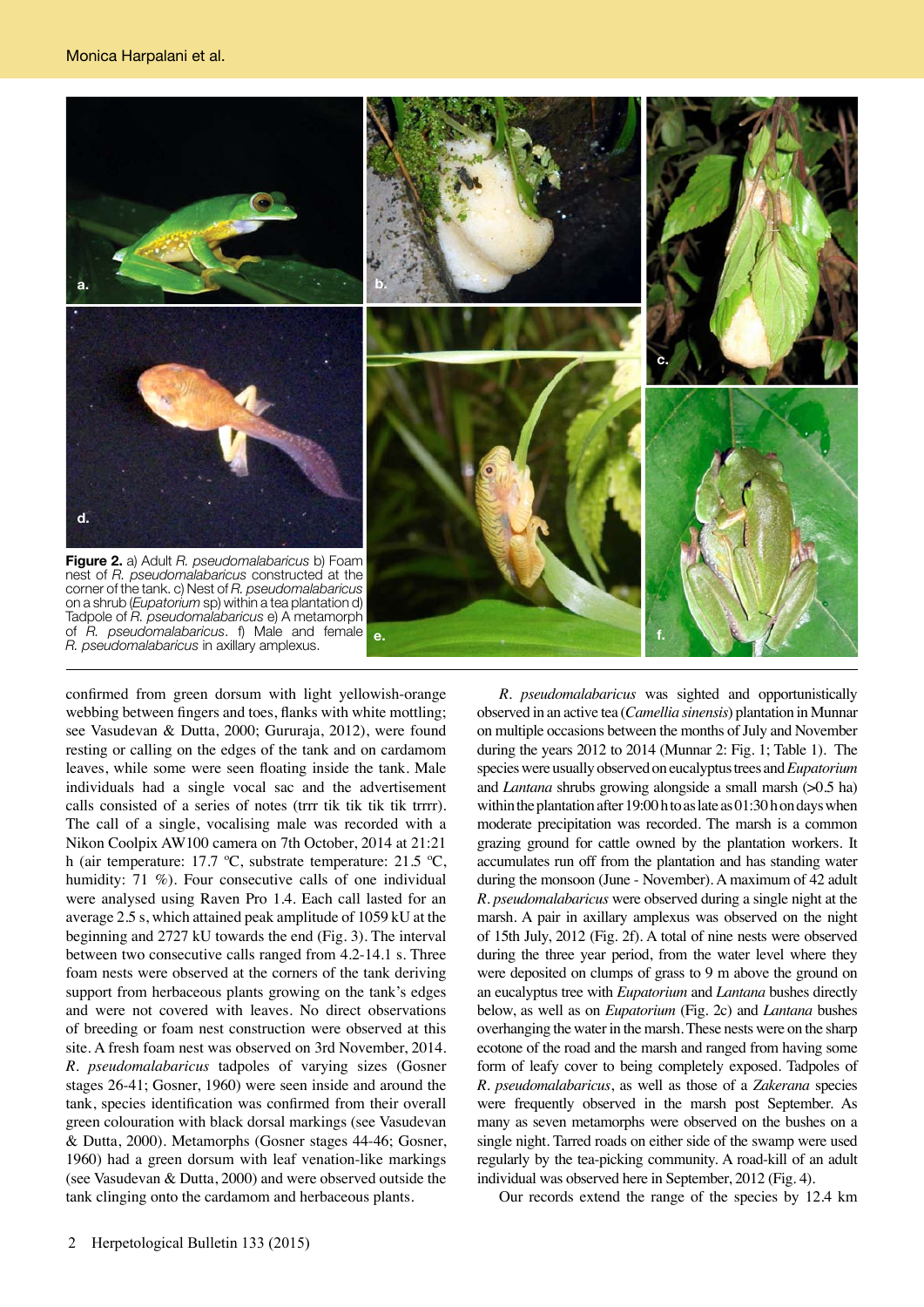|                | <b>Site Name</b>           | <b>State</b>                | <b>Elevation</b><br>$(m \text{ as } l)$ | <b>Habitat</b>                                                                          | <b>Land Status</b>                                                                                              | Literature                                         |
|----------------|----------------------------|-----------------------------|-----------------------------------------|-----------------------------------------------------------------------------------------|-----------------------------------------------------------------------------------------------------------------|----------------------------------------------------|
| 1              | Andiparai                  | <b>Tamil Nadu</b>           | 1190                                    | Artificial pond in rainforest                                                           | Protected Area - Anamalai<br>Wildlife Sanctuary and Tiger<br>Reserve                                            | Vasudevan & Dutta,<br>2000                         |
| 2              | Puduthot-<br>tam           | <b>Tamil Nadu</b>           | 1000                                    | Degraded rainforest<br>fragment                                                         | Private forest fragment under<br>the jurisdiction of Anamalai<br><b>Wildlife Sanctuary and Tiger</b><br>Reserve | Vasudevan & Dutta,<br>2000                         |
| 3              | Sakku-<br>$l$ athumedu $+$ | Tamil Nadu & 1080<br>Kerala |                                         | Close to plantation and<br>rainforest fragment                                          | Outside protected area<br>network                                                                               | Srinivas et al., 2009, G.<br>Srinivas, pers. comm. |
| $\overline{4}$ | Shekkalmudi                | Kerala                      | 1118                                    | Artificial water hole<br>between evergreen forest<br>and tea estate                     | Protected Area<br>-Parambikulam Wildlife<br>Sanctuary and Tiger Reserve                                         | Jobin & Nameer, 2012                               |
| 5              | Kadalar                    | Kerala                      | 1429                                    | Marsh beside perennial<br>stream outside<br>cardamom plantation                         | Outside protected area<br>network                                                                               | Biju et al., 2013                                  |
| 6              | Pooppara                   | Kerala                      | 955                                     | Secondary forests on<br>the fringe of abandoned<br>cardamom plantation                  | Outside protected area<br>network                                                                               | Biju et al., 2013                                  |
|                | Munnar 1                   | Kerala                      | 1350                                    | Artificial water tank within<br>cardamom plantation<br>and on surrounding<br>vegetation | Outside protected area<br>network                                                                               | <b>Current Study</b>                               |
| 8              | Munnar 2                   | Kerala                      | 1573                                    | Vegetation surrounding<br>a marsh within a tea<br>plantation                            | Outside protected area<br>network                                                                               | <b>Current Study</b>                               |
| 9              | Mankulam*                  | Kerala                      | 1640                                    | Forests, cardamom<br>plantations, streams                                               | Outside protected area<br>network                                                                               | <b>Current Study</b>                               |

**Table 1.** Current and new distribution records of the Anamalai gliding frog *R. pseudomalabaricus*

+Srinivas et al (2009) state that Sakkulathumedu occurs in Kerala, however the GPS co-ordinates they have provided points to a location in Tamil Nadu. This site borders the two States and the species is known to occur around this site across both the States (G. Srinivas, pers. comm.)

\**R. pseudomalabaricus* has not been physically sighted here but this record is the result of ecological knowledge surveys with local communities.

to the south-east of its closest known locality in Kerala and 34.4 km south of the reported range according to the IUCN Red List (Biju et al., 2004). We also extend its altitudinal range to 1600m asl. Biju et al., (2013) and Jobin and Nameer (2012) had also encountered *R. pseudomalabaricus* in and around cardamom and tea plantations. The vocalisation of the morphologically similar *R. malabaricus* has been formerly described (Hampson & Bennet, 2002) and its call is distinct and can be used to differentiate it from *R. pseudomalabaricus*. *R. pseudomalabaricus* has been known to breed and build foam nests in artificial ponds (Vasudevan & Dutta, 2000). Our observations suggest that breeding continues into November and is not restricted to June – October as reported by Biju et al., (2013) and may occur throughout the year with peaks during monsoon and winter (Vasudevan & Dutta, 2000).

Previously, mating individuals/foam nests have been observed at a height of 2-6 m only on understorey vegetation overhanging pools of water (Vasudevan & Dutta, 2000; Biju, 2009; Biju et al., 2013). Our observations show that foam nesting can take place from the ground level up to 9 m suggesting that foam nest construction is adjusted according to the vegetation or substrate available around the breeding site as observed in *R. malabaricus* (Kadadevaru & Kanamadi, 2000). Not all foam nests were wrapped in leaves as reported by Biju (2009) and

Biju et al. (2013), but were constructed in clumps of grass or on the sides of cement water tanks. The use of invasive plants, such as *Eupatorium sp*. and *Lantana sp*. for building nests is also an encouraging sign. Habitat restoration programs are undertaken in the species range and usually involve the complete removal of invasive plants as a standard. We urge that such programs be undertaken only after understanding the current habitat use and as well as, ideally only when the frogs are not breeding. Invasive species should also be ideally replaced with native ones, which provide similar habitat structure for the species. The species appears to utilise the same water-holes/sources as breeding sites over multiple years suggesting strong site fidelity. While the protection of breeding sites is important, it is also critical to protect non-breeding sites and home ranges of breeding populations. At present, the home range and habitat utilisation of *R. pseudomalabaricus* outside of the breeding season is unknown and requires further research. The IUCN Red List status for this species may need to be re-evaluated and the species down-listed from 'Critically Endangered B1ab(iii)' to 'Endangered B1ab $(i, ii, iii) + 2ab(i, ii, iii)$ ' since the extent of occurrence (EOO) integrating all currently known locations is  $1282 \text{km}^2$  and area of occurrence is  $36 \text{km}^2$  (Appendix 1). Moreover, it is now known from nine locations across a highly fragmented region including at degraded habitats in agricultural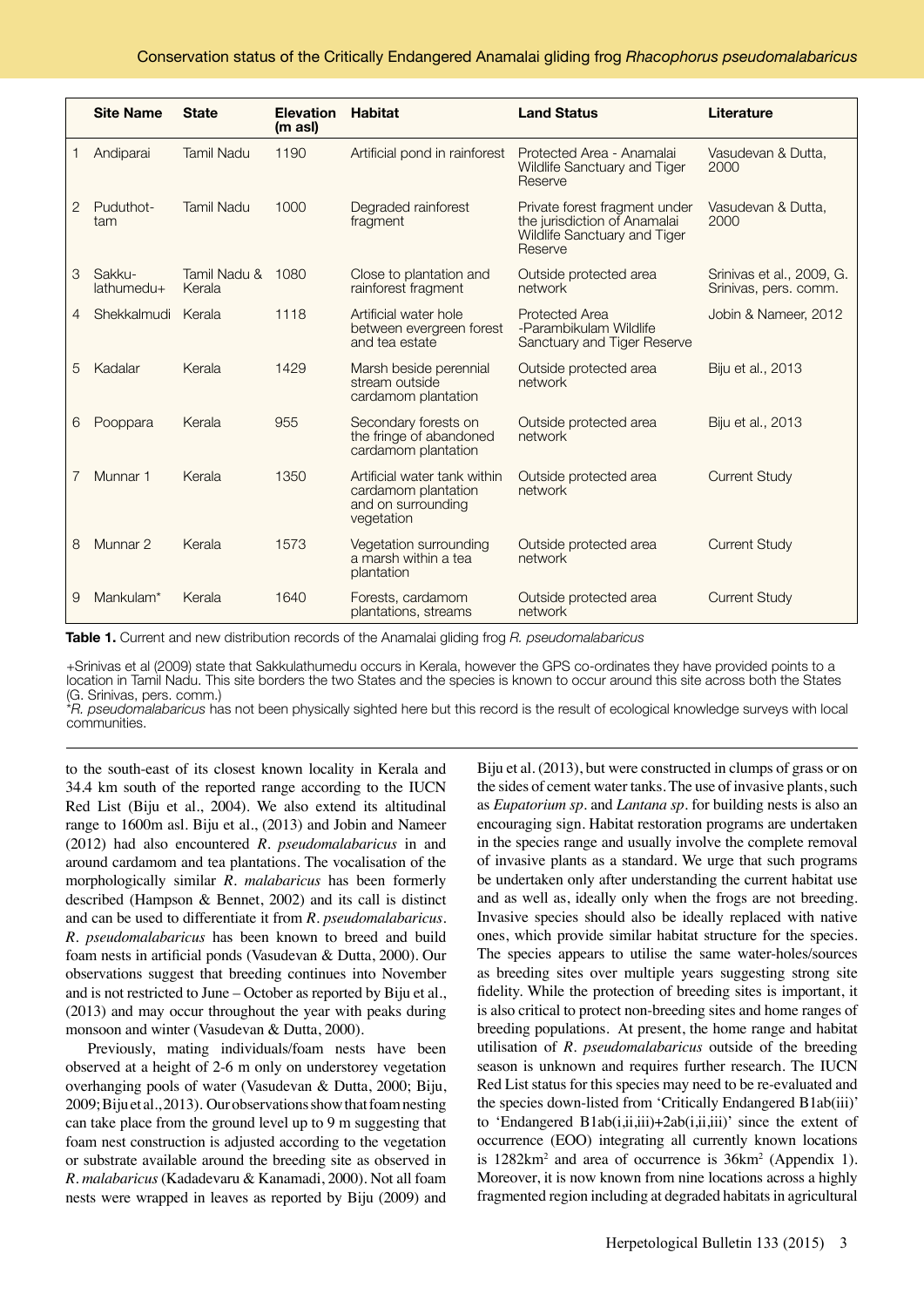

**Figure 3**. An oscillogram of four consecutive calls of a single, male *R. pseudomalabaricus*. **Figure 4**. Road kill of *R. pseudomalabari-*

*cus* in a tea plantation in Munnar.

areas (Table 1, Appendix 1) unlike previously indicated (Biju et al., 2004), where it is also able to breed.

## **LOCAL ECOLOGICAL KNOWLEDGE AND DISUCSSION**

Preliminary local ecological knowledge on *R. pseudomalabaricus* was gathered from the indigenous (Muduvar, Mannan) and non-indigenous local communities of Mankulam Forest Division in the Idukki District of Kerala in the Cardamom Hills. Morphologically, this species is similar to the widely distributed *R. malabaricus* (Biju et al., 2013) and local communities may not be able to distinguish between the two species. However, the distribution of the two species is not known to overlap and *R. malabaricus* is found at lower elevations (Vasudevan & Dutta, 2000; Biju et al., 2013). We have also not encountered *R. malabaricus* during our three years of field surveys at Munnar and to our knowledge, there are no published records of the species occurring at this site. The only other large Rhacophorid frog in the region is *R. calcadensis*, which is stark greyish-brown in colour and easily distinguishable from *R. pseudomalabaricus* (Biju et al., 2013). A total of 27 face-to-face questionnaires were conducted in the local languages (Tamil and Malayalam) with respondents being selected opportunistically from three settlements in Mankulam (Companykudi (n=10), Kandattikudi  $(n=6)$  and Viripara  $(n=11)$  in January 2014. Most of the respondents either worked in cardamom plantations or as daily-wage labourers and were most likely to encounter frogs during their work, which involved de-weeding, digging, spraying pesticides/fertilizers, collecting cardamom or monitoring the estate. An unnamed colour photograph of *R. pseudomalabaricus* was shown and the respondents were asked whether they had seen the frog, the local name for the species and the habitat they had seen it in.

All the respondents confirmed the occurrence of *R. pseudomalabaricus* at the indicated habitats around their settlements at Mankulam. The respondents identified *R. pseudomalabaricus* with six names of which, Pacha tavala, Pacha tovaka and Pacha tera mean 'green frog', Mara tavala means 'tree frog', Ela thovaka means 'leaf frog' and Totturu whose meaning is not understood. The local names, which mean 'green frog' and 'leaf frog' were also used for bush frogs *Raorchestes jayarami* and *R. beddomii*. Only the indigenous individuals used the names Ela thovaka, Mara tavala and

Totturu. Most of the respondents had seen the frog on leaves or trees  $(n=13)$ , followed by cardamom plantations  $(n=11)$ and forest, bamboo and streams (n=5). Three respondents stated that they most often saw *R. pseudomalabaricus* during the monsoon while another had seen it inside his house. One respondent also stated that it 'flies' from one plant to another and that it vocalises all night during the monsoon. *R. pseudomalabaricus* was not consumed by the local communities and one individual from the Mannan community stated that pregnant woman should not touch it. One respondent also mentioned that the species consumed cardamom.

Indigenous communities may have a greater association with the species since they related it more with its habitat. The species may be considered as a bad omen among the Mannan community and could reflect the general dislike towards frogs among local communities, which was especially high among women (A. Kanagavel, unpublished data). The perception that *R. pseudomalabaricus* consumes cardamom has been documented in the region previously (Kanagavel & Parvathy, 2014) and whether they consume it in reality is not known. Local ecological knowledge surveys should be used prudently and in combination with other habitat/species characteristics for further surveys of *R. pseudomalabaricus* due to identical local names for smaller-sized bush frogs in the region. Since the size classes of these species are quite distinct we strongly suspect that the respondents did not make erroneous identifications, however, this cannot be completely ruled out. Local ecological knowledge surveys are not usually undertaken for amphibians and our preliminary findings suggest that such surveys would be beneficial for distinctive frogs with local names like *Nasikabatrachus sahyadrensis*, *Melanobatrachus indicus* and *Rhacophorus lateralis*, which are all threatened species (Biju, 2004; Biju et al., 2004b, c). These surveys would also be appropriate for amphibians that may not be encountered during routine herpetological surveys due to extremely seasonal or limited activity patterns. A case in point is *N. sahyadrensis*, a species with very seasonal activity period that was unknown to science until 2004 but was well known among indigenous communities (Aggarwal, 2004).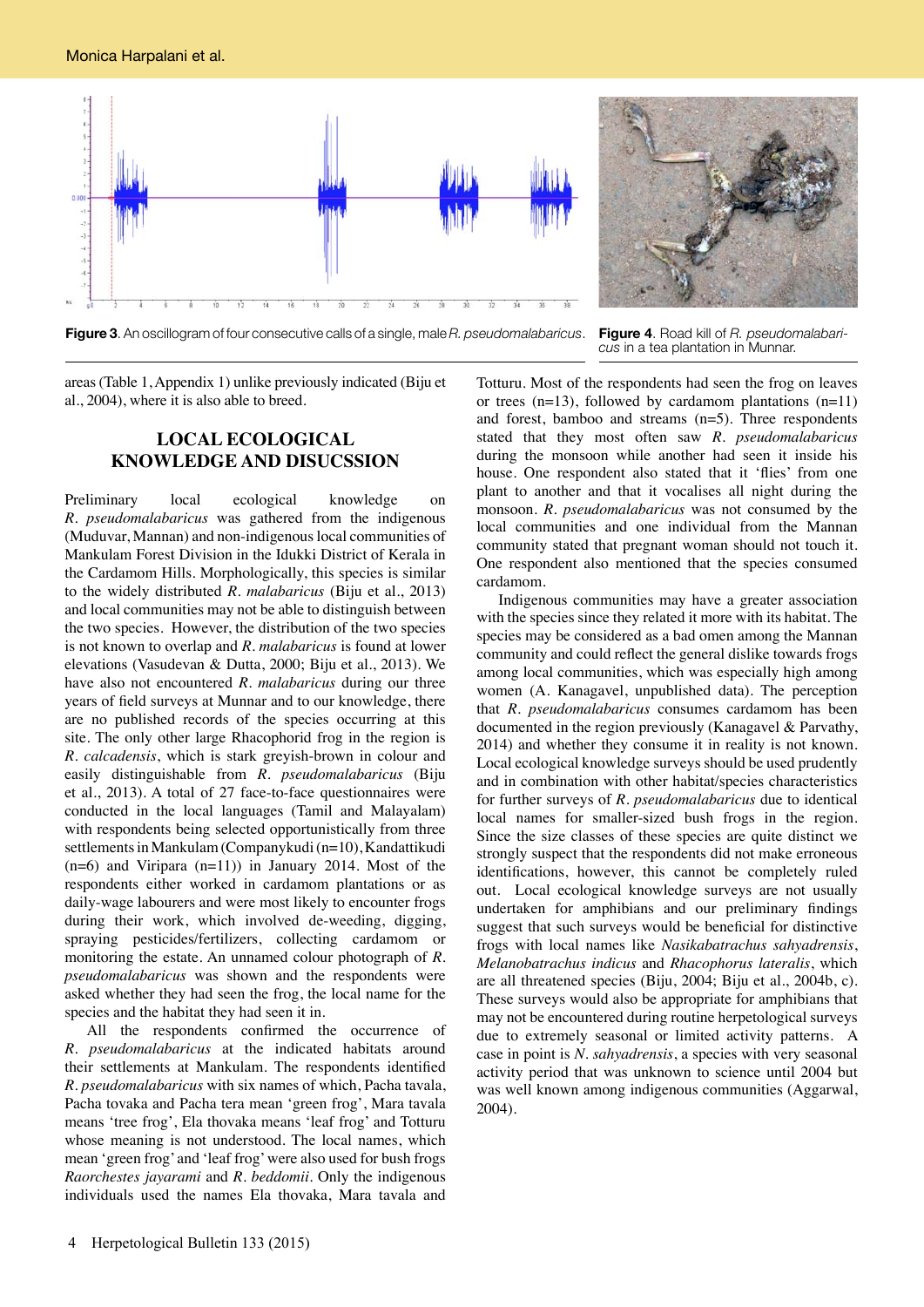#### **CONCLUSION**

This report highlights the importance of agricultural habitats including cardamom and tea plantations for rare and threatened frogs and the role *R. pseudomalabaricus* may perform as a flagship for amphibian conservation in the region (Kanagavel et al., 2014). The species is easily identified by local communities and emblematic, including being featured on a postage stamp and similar to the culturally significant Mountain chicken frog *Leptodactylus fallax* in Dominica (Tapley et al., 2014), is a good candidate for conservation. The IUCN Red List status for this species would need to be re-evaluated and may need to be down-listed from 'Critically Endangered' to 'Endangered' based on the new distribution records and an increase in their range. A systematic field-based study supplemented by local ecological knowledge surveys needs to be undertaken to determine the actual distribution of this species. Home ranges should be determined to improve our understanding of breeding and non-breeding habitats so that appropriate conservation action can be implemented.

## **ACKNOWLEDGEMENTS**

The authors would like to thank the Kerala Forest Department for permitting the research to be undertaken within their jurisdiction (WL 10-15417/2014). The authors would also like to thank KDHP for permitting research within tea plantations in the Munnar region. The study was financially supported by the ZSL EDGE Fellowship 2012, Mohammed bin Zayed Species Conservation Fund, Inlaks Ravi Sankaran Fellowship Program – Small Grants Project 2014 and SCCS Miriam Rothschild Internship Programme (2015) to AK and, a Research Assistantship to LME by Dr. Maureen A. Donnelly at Florida International University. The authors would like to thank Mr. Elangovan, Mr. Mohammed Ismail and Ms. Nithula Nirmal for their assistance in undertaking the field work and questionnaire survey, Dr. P.O. Nameer and Mr. G. Srinivas for sharing information on species occurrence, Dr. Robin Panjikar for help with analysing the call and Dr. Rajeev Raghavan and an anonymous reviewer for critical comments and suggestions on the manuscript.

#### **REFERENCES**

- Aggarwal, R.K. (2004). Ancient frog could spearhead conservation efforts. *Nature* 428: 467-467
- Biju, S.D., Kamei, R.G., Mahony, S., Thomas, A., Garg, S., Sircar, G. & Suyesh, R. (2013). Taxonomic review of the tree frog genus *Rhacophorus* from the Western Ghats, India (Anura: Rhacophoridae), with description of ontogenic colour changes and reproductive behaviour. *Zootaxa* 3636: 257-289
- Biju, S.D. (2009). A novel nesting behaviour of a treefrog, *Rhacophorus lateralis* in the Western Ghats, India. *Current Science* 97: 433-437
- Biju, S.D. (2004). *Nasikabatrachus sahyadrensis*. In: IUCN 2014. IUCN Red List of Threatened Species. Version 2014.3.<www.iucnredlist.org/details/58051/0>. [Accessed 7 Apr 2015]
- Biju, S.D., Dutta, S., Vasudevan, K., Srinivasulu, C. & Vijayakumar, S.P. (2004a). *Rhacophorus pseudomalabaricus*. In: IUCN 2014. IUCN Red List of Threatened Species. Version 2014.3.

<www.iucnredlist.org/details/59016/0>. [Accessed 16 Mar 2015]

- Biju, S.D., Dutta, S., Vasudevan, K., Srinivasulu, C. & Vijayakumar, S.P. (2004b). *Rhacophorus lateralis*. In: IUCN 2014. IUCN Red List of Threatened Species. Version 2014.3. <www.iucnredlist.org/details/59000/0>. [Accessed 7 Apr 2015]
- Biju, S.D., Vasudevan, K., Bhuddhe, G.D., Dutta, S., Srinivasulu, C. & Vijayakumar, S.P. (2004c). *Melanobatrachus indicus*. In: IUCN 2014. IUCN Red List of Threatened Species. Version 2014.3. <www.iucnredlist.org/details/13032/0>. [Accessed 7 Apr 2015]
- Daniels, R.R. (2003). Impact of tea cultivation on anurans in the Western Ghats. *Current Science* 85: 1415-1422
- Department of Posts Government of India. (2012). *Endemic Species of Indian Bio-diversity Hotspots*. XI Conference of the Parties to the Convention on Biological Diversity (Brochure). Security Printing Press, Hyderabad. 6 pp.
- Gosner, K.L. (1960). A simplified table for staging anuran embryos and larvae with notes on identification.*Herpetologica*  16: 183-190
- Gururaja, K.V. (2012). *Pictorial Guide to Frogs and Toads of the Western Ghats*. Bengaluru, India: Gubbi Labs LLP. 153 pp.
- Hampson, K. & Bennet, D. (2002). Advertisement calls of amphibians at Lackunda Estate, Coorg, Karnataka. In *Frogs of Coorg, Karnataka, India*, pp. 121–135. D. Bennet (Ed.). Glossop: Viper Press.
- Jobin, K.M. & Nameer, P.O. (2012). Diversity of rhacophorids (Amphibia: Anura) in Parambikulam Tiger Reserve, Western Ghats, Kerala, India. *Journal of Threatened Taxa* 4: 3205- 3214
- Kadadevaru, G.G. & Kanamadi, R.D. (2000). Courtship and nesting behaviour of the Malabar gliding frog, *Rhacophorus malabaricus* (Jerdon, 1870). *Current Science* 79: 377-380
- Kanagavel, A., Raghavan, R. & Verissimo, D. (2014). Beyond the "General Public": Implications of audience characteristics for promoting species conservation in the Western Ghats Hotspot, India. *Ambio* 43: 138-148
- Kanagavel, A. & Parvathy, S. (2014). So in India, even frogs like spice in their food. *Froglog* 22: 110
- Molur, S., Krutha, K., Paingankar, M.S. & Dahanukar, N. (2015). Asian strain of *Batrachochytrium dendrobatidis* is widespread in the Western Ghats, India. *Diseases of Aquatic Organisms* 112: 251-255
- Raman T.R.S. & Mudappa D. 2003. Bridging the gap: Sharing responsibility for ecological restoration and wildlife conservation on private lands in the Western Ghats. *Social Change* 33: 129-141
- Srinivas, G., Bhupathy, S. & Suganthan, S.R. (2009). *Rhacophorus pseudomalabaricus* (False Malabar Tree Frog). *Herpetological Review* 40: 362
- Tapley, B., Harding, L., Sulton, M., Durand, S., Burton, M., Spencer, J., Thomas, R., Douglas, T., Andre, J., Winston, R., George, M., Gaworek-Michalczenai, M., Hudson, M., Blackman, A., Dale, J. & Cunningham, A.A. (2014). An overview of current efforts to conserve the Critically Endangered mountain chicken (*Leptodactylus fallax*) on Dominica. *Herpetological Bulletin* 128: 9-11
- Vasudevan, K. & Dutta, S.K. (2000). A new species of *Rhacophorus* (Anura: Rhacophoridae) from the Western Ghats, India. *Hamadryad* 25: 21-28